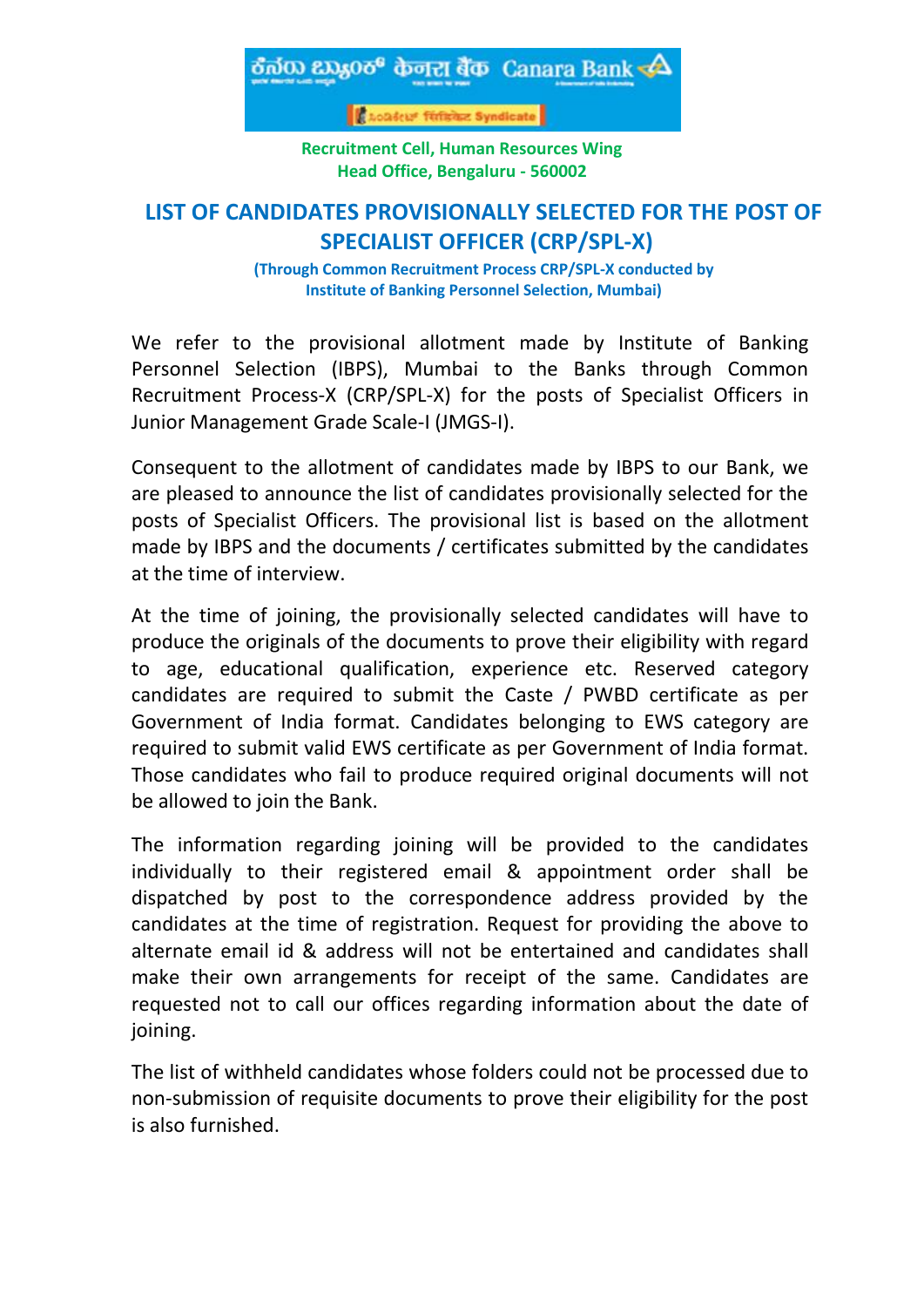## **LIST OF PROVISIONALLY SELECTED CANDIDATES**

| SI<br>No.      | <b>ROLL NO.</b> | REG. NO.   | <b>NAME</b>                                    | <b>ALLOTED</b><br><b>CATEGORY</b> | <b>POST</b>                       |
|----------------|-----------------|------------|------------------------------------------------|-----------------------------------|-----------------------------------|
| $\mathbf{1}$   | 1121000089      | 1970092252 | <b>MENAVATH GOUTHAM SAI RAM</b><br><b>NAIK</b> | <b>ST</b>                         | <b>AGRICULTURAL FIELD OFFICER</b> |
| $\overline{2}$ | 1141000327      | 1970128000 | JYOTHSNA KATRAGADDA                            | <b>EWS</b>                        | <b>AGRICULTURAL FIELD OFFICER</b> |
| 3              | 1151000003      | 1970016832 | <b>SINGANA RAM MOHAN REDDY</b>                 | <b>UNRESERVED</b>                 | <b>AGRICULTURAL FIELD OFFICER</b> |
| 4              | 1171000367      | 1970094577 | <b>MAHENDRA DANDU</b>                          | <b>SC</b>                         | AGRICULTURAL FIELD OFFICER        |
| 5              | 1191000077      | 1970100149 | <b>SUBBAREDDY SIDDAMURTHY</b>                  | <b>UNRESERVED</b>                 | <b>AGRICULTURAL FIELD OFFICER</b> |
| 6              | 1201000101      | 1970006646 | <b>KONDEPUDI MANI TEJA</b>                     | UNRESERVED                        | <b>AGRICULTURAL FIELD OFFICER</b> |
| $\overline{7}$ | 1221000034      | 1970132701 | PULICHERLA SAIKUMAR                            | <b>OBC</b>                        | <b>AGRICULTURAL FIELD OFFICER</b> |
| 8              | 1221000041      | 1970089384 | <b>GALI PAVAN</b>                              | UNRESERVED                        | <b>AGRICULTURAL FIELD OFFICER</b> |
| 9              | 1231000023      | 1970111746 | SURYADEVARA RAM SRI HARSHA                     | <b>UNRESERVED</b>                 | <b>AGRICULTURAL FIELD OFFICER</b> |
| 10             | 1231000196      | 1970050356 | CHERUKURI CHAITANYA BHARATI                    | <b>EWS</b>                        | <b>AGRICULTURAL FIELD OFFICER</b> |
| 11             | 1231000197      | 1970091458 | PINNELLI SIVA NAGI REDDY                       | <b>EWS</b>                        | <b>AGRICULTURAL FIELD OFFICER</b> |
| 12             | 1231000330      | 1970042924 | <b>VALLURI SANJAY KUMAR BABU</b>               | <b>SC</b>                         | <b>AGRICULTURAL FIELD OFFICER</b> |
| 13             | 1241000102      | 1970077071 | NIMMAKAYALA GOWRI<br><b>PRIYANKA</b>           | <b>EWS</b>                        | <b>AGRICULTURAL FIELD OFFICER</b> |
| 14             | 1241000192      | 1970055296 | CHUKKALA CHARISHMA                             | UNRESERVED                        | <b>AGRICULTURAL FIELD OFFICER</b> |
| 15             | 1261000091      | 1970054524 | <b>GEVANG TAMUT</b>                            | <b>ST</b>                         | <b>AGRICULTURAL FIELD OFFICER</b> |
| <b>16</b>      | 1341000074      | 1970089883 | <b>RAUSHAN KUMAR</b>                           | <b>OBC</b>                        | AGRICULTURAL FIELD OFFICER        |
| 17             | 1341000137      | 1970018220 | <b>SADIA PERWEEN</b>                           | <b>EWS</b>                        | <b>AGRICULTURAL FIELD OFFICER</b> |
| 18             | 1351000076      | 1970085869 | <b>MONIKA KUMARI</b>                           | OBC                               | <b>AGRICULTURAL FIELD OFFICER</b> |
| 19             | 1361000014      | 1970058569 | <b>SUMAN MINZ</b>                              | <b>ST</b>                         | <b>AGRICULTURAL FIELD OFFICER</b> |
| 20             | 1371000034      | 1970063134 | <b>AMAR KUMAR</b>                              | UNRESERVED                        | <b>AGRICULTURAL FIELD OFFICER</b> |
| 21             | 1381000159      | 1970081214 | <b>CHANDANI KUMARI</b>                         | <b>UNRESERVED</b>                 | <b>AGRICULTURAL FIELD OFFICER</b> |
| 22             | 1381000465      | 1970103546 | <b>NIDHI</b>                                   | <b>EWS</b>                        | <b>AGRICULTURAL FIELD OFFICER</b> |
| 23             | 1401000130      | 1970014148 | <b>BABITA KUMARI</b>                           | <b>SC</b>                         | <b>AGRICULTURAL FIELD OFFICER</b> |
| 24             | 1401000170      | 1970124579 | <b>MANISH</b>                                  | <b>SC</b>                         | <b>AGRICULTURAL FIELD OFFICER</b> |
| 25             | 1401000188      | 1970053773 | <b>PRATISHTHA</b>                              | <b>ST</b>                         | <b>AGRICULTURAL FIELD OFFICER</b> |
| 26             | 1421000176      | 1970048751 | RAM CHANDRA MUDULI                             | <b>ST</b>                         | AGRICULTURAL FIELD OFFICER        |
| 27             | 1431000129      | 1970140750 | <b>RANGANATHA T</b>                            | <b>OBC</b>                        | <b>AGRICULTURAL FIELD OFFICER</b> |
| 28             | 1431000484      | 1970103392 | DEEKSHA RAHANGDALE                             | <b>OBC</b>                        | AGRICULTURAL FIELD OFFICER        |
| 29             | 1461000136      | 1970097005 | <b>DEEPAK</b>                                  | <b>SC</b>                         | <b>AGRICULTURAL FIELD OFFICER</b> |
| 30             | 1461000144      | 1970107949 | IDU                                            | <b>ST</b>                         | <b>AGRICULTURAL FIELD OFFICER</b> |
| 31             | 1461000269      | 1970062486 | <b>ANKIT CHAUDHARY</b>                         | <b>UNRESERVED</b>                 | <b>AGRICULTURAL FIELD OFFICER</b> |
| 32             | 1461000402      | 1970047689 | <b>KIRUTHIKA A</b>                             | <b>OBC</b>                        | AGRICULTURAL FIELD OFFICER        |
| 33             | 1591000156      | 1970050765 | <b>GHANSHYAM</b>                               | <b>OBC</b>                        | <b>AGRICULTURAL FIELD OFFICER</b> |
| 34             | 1601000009      | 1970105301 | <b>SHUBHAM PATIDAR</b>                         | UNRESERVED                        | AGRICULTURAL FIELD OFFICER        |
| 35             | 1601000068      | 1970084420 | PRAVEEN JAISWAL                                | <b>UNRESERVED</b>                 | <b>AGRICULTURAL FIELD OFFICER</b> |
| 36             | 1621000003      | 1970101224 | <b>LOKESH</b>                                  | UR-OC                             | <b>AGRICULTURAL FIELD OFFICER</b> |
| 37             | 1621000074      | 1970080859 | <b>VINIT KUMAR</b>                             | <b>UNRESERVED</b>                 | <b>AGRICULTURAL FIELD OFFICER</b> |
| 38             | 1621000406      | 1970078156 | RAHUL SHARMA                                   | UNRESERVED                        | <b>AGRICULTURAL FIELD OFFICER</b> |
| 39             | 1621000484      | 1970127122 | <b>ASHISH BAMEL</b>                            | <b>UNRESERVED</b>                 | <b>AGRICULTURAL FIELD OFFICER</b> |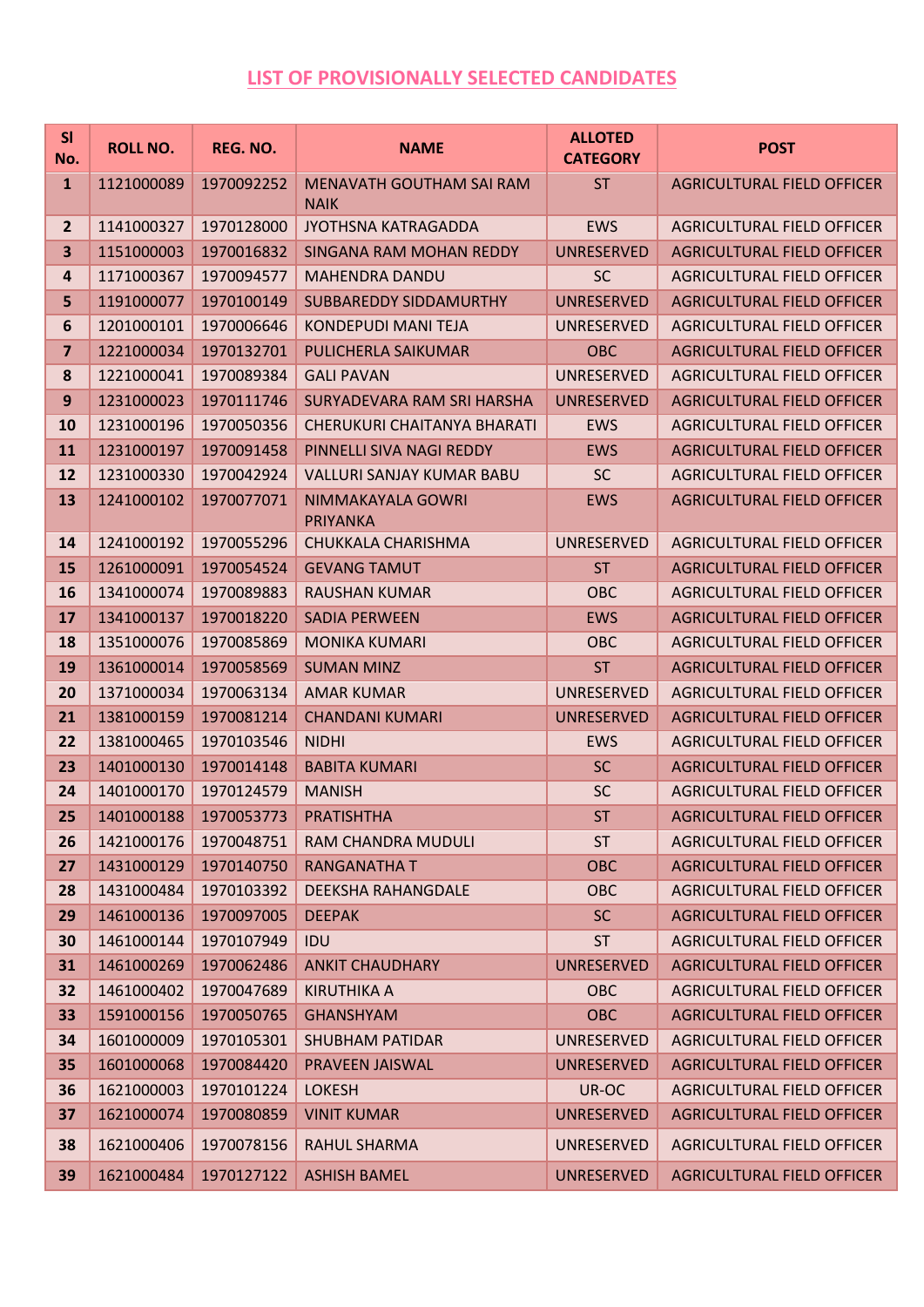|     | <b>Continuation of provisionally selected candidates</b> |            |                                    |                   |                                   |  |  |
|-----|----------------------------------------------------------|------------|------------------------------------|-------------------|-----------------------------------|--|--|
| SI  | <b>ROLL NO.</b>                                          | REG. NO.   | <b>NAME</b>                        | <b>ALLOTED</b>    | <b>POST</b>                       |  |  |
| No. |                                                          |            |                                    | <b>CATEGORY</b>   |                                   |  |  |
| 40  | 1621000607                                               | 1970042922 | PRIYANKA DEVI                      | <b>UNRESERVED</b> | <b>AGRICULTURAL FIELD OFFICER</b> |  |  |
| 41  | 1621000662                                               | 1970040599 | <b>ANKIT KADIYAN</b>               | <b>UNRESERVED</b> | <b>AGRICULTURAL FIELD OFFICER</b> |  |  |
| 42  | 1731000126                                               | 1970050918 | <b>AARTI THAKUR</b>                | <b>EWS</b>        | <b>AGRICULTURAL FIELD OFFICER</b> |  |  |
| 43  | 1821000008                                               | 1970078118 | <b>SUDHANSHU RANJAN</b>            | <b>UNRESERVED</b> | <b>AGRICULTURAL FIELD OFFICER</b> |  |  |
| 44  | 1821000242                                               | 1970058009 | <b>DAISY NELEMA TIGGA</b>          | <b>ST</b>         | <b>AGRICULTURAL FIELD OFFICER</b> |  |  |
| 45  | 1831000982                                               | 1970129121 | <b>SHAILAJA H K</b>                | <b>ST</b>         | <b>AGRICULTURAL FIELD OFFICER</b> |  |  |
| 46  | 1871000133                                               | 1970010950 | <b>DEEPAR</b><br>MALAGUDDAPPANAVAR | UNRESERVED        | <b>AGRICULTURAL FIELD OFFICER</b> |  |  |
| 47  | 1871000245                                               | 1970054944 | <b>JEEVITHA M N</b>                | <b>UNRESERVED</b> | <b>AGRICULTURAL FIELD OFFICER</b> |  |  |
| 48  | 1871000476                                               | 1970061321 | <b>ABHIMANYU S</b>                 | UNRESERVED        | <b>AGRICULTURAL FIELD OFFICER</b> |  |  |
|     |                                                          |            | CHANABASAPPANAVAR                  |                   |                                   |  |  |
| 49  | 1871000522                                               | 1970115046 | <b>SHARATH G M</b>                 | <b>OBC</b>        | <b>AGRICULTURAL FIELD OFFICER</b> |  |  |
| 50  | 1871000945                                               | 1970136771 | <b>BHAGAWANTARAYA K</b>            | UNRESERVED        | <b>AGRICULTURAL FIELD OFFICER</b> |  |  |
| 51  | 1871001009                                               | 1970030794 | <b>VIRESH HEBBAL</b>               | <b>OBC</b>        | <b>AGRICULTURAL FIELD OFFICER</b> |  |  |
| 52  | 1891000248                                               | 1970087121 | <b>KARTHIKK</b>                    | <b>UNRESERVED</b> | <b>AGRICULTURAL FIELD OFFICER</b> |  |  |
| 53  | 1901000029                                               | 1970106336 | <b>SHANTHAKUMARIKP</b>             | <b>SC</b>         | <b>AGRICULTURAL FIELD OFFICER</b> |  |  |
| 54  | 1901000077                                               | 1970036276 | <b>KIRAN KUMAR D G</b>             | <b>SC</b>         | <b>AGRICULTURAL FIELD OFFICER</b> |  |  |
| 55  | 1901000178                                               | 1970080536 | <b>CHANDANA G B</b>                | <b>OBC</b>        | <b>AGRICULTURAL FIELD OFFICER</b> |  |  |
| 56  | 1901000184                                               | 1970056042 | <b>SACHINGOWDA S R</b>             | UNRESERVED        | <b>AGRICULTURAL FIELD OFFICER</b> |  |  |
| 57  | 1901000231                                               | 1970087100 | <b>KARUMANCHI PUSHPA</b>           | <b>OBC</b>        | <b>AGRICULTURAL FIELD OFFICER</b> |  |  |
| 58  | 1901000245                                               | 1970038362 | <b>ROJA MA</b>                     | <b>SC</b>         | <b>AGRICULTURAL FIELD OFFICER</b> |  |  |
| 59  | 1901000284                                               | 1970060159 | <b>SUHAS S MURTHY</b>              | <b>UNRESERVED</b> | <b>AGRICULTURAL FIELD OFFICER</b> |  |  |
| 60  | 1921000037                                               | 1970001180 | <b>BHARATH MOHAN</b>               | <b>UNRESERVED</b> | <b>AGRICULTURAL FIELD OFFICER</b> |  |  |
| 61  | 1921000077                                               | 1970003610 | <b>SREERAG</b>                     | <b>UNRESERVED</b> | <b>AGRICULTURAL FIELD OFFICER</b> |  |  |
| 62  | 1931000003                                               | 1970047347 | <b>JIJI P V</b>                    | <b>OBC</b>        | <b>AGRICULTURAL FIELD OFFICER</b> |  |  |
| 63  | 1931000063                                               | 1970054373 | <b>KRISHAD A</b>                   | UNRESERVED        | <b>AGRICULTURAL FIELD OFFICER</b> |  |  |
| 64  | 1931000089                                               | 1970032545 | <b>TV THUSHARA</b>                 | <b>UNRESERVED</b> | <b>AGRICULTURAL FIELD OFFICER</b> |  |  |
| 65  | 1941000025                                               | 1970054061 | MINU MARIYA ISSAC                  | <b>UNRESERVED</b> | <b>AGRICULTURAL FIELD OFFICER</b> |  |  |
| 66  | 1941000051                                               | 1970072861 | <b>LAKSHMI SURESH</b>              | UNRESERVED        | <b>AGRICULTURAL FIELD OFFICER</b> |  |  |
| 67  | 1941000084                                               | 1970011344 | <b>KARISHMAPH</b>                  | <b>EWS</b>        | <b>AGRICULTURAL FIELD OFFICER</b> |  |  |
| 68  | 1941000106                                               | 1970006779 | <b>MILI M</b>                      | UNRESERVED        | AGRICULTURAL FIELD OFFICER        |  |  |
| 69  | 1951000073                                               | 1970026129 | <b>SREEKUTTY M R</b>               | <b>OBC</b>        | <b>AGRICULTURAL FIELD OFFICER</b> |  |  |
| 70  | 1951000088                                               | 1970044910 | <b>ARANIA RETNAN</b>               | <b>UNRESERVED</b> | <b>AGRICULTURAL FIELD OFFICER</b> |  |  |
| 71  | 1951000119                                               | 1970094452 | <b>ABHIJITH V</b>                  | <b>UNRESERVED</b> | <b>AGRICULTURAL FIELD OFFICER</b> |  |  |
| 72  | 1961000012                                               | 1970039043 | <b>ARAVIND R NAIR</b>              | UNRESERVED        | <b>AGRICULTURAL FIELD OFFICER</b> |  |  |
| 73  | 1961000076                                               | 1970046185 | <b>IVY MARY RAJAN</b>              | <b>UNRESERVED</b> | <b>AGRICULTURAL FIELD OFFICER</b> |  |  |
| 74  | 1971000027                                               | 1970052700 | <b>JYOTHIMK</b>                    | <b>OBC</b>        | AGRICULTURAL FIELD OFFICER        |  |  |
| 75  | 1971000069                                               | 1970115755 | <b>AKHILA P</b>                    | <b>UNRESERVED</b> | <b>AGRICULTURAL FIELD OFFICER</b> |  |  |
| 76  | 1971000087                                               | 1970032870 | <b>AMRUTHA ARUN</b>                | <b>UNRESERVED</b> | <b>AGRICULTURAL FIELD OFFICER</b> |  |  |
| 77  | 1971000096                                               | 1970060171 | <b>VANDANAK</b>                    | <b>UNRESERVED</b> | <b>AGRICULTURAL FIELD OFFICER</b> |  |  |
| 78  | 1971000103                                               | 1970016568 | SWATHY PARVATHY TD                 | UNRESERVED        | AGRICULTURAL FIELD OFFICER        |  |  |
| 79  | 1971000123                                               | 1970072813 | <b>ARYA LAKSHMI</b>                | <b>OBC</b>        | <b>AGRICULTURAL FIELD OFFICER</b> |  |  |
| 80  | 1971000153                                               | 1970089299 | <b>GOPIKA G MENON</b>              | <b>EWS</b>        | AGRICULTURAL FIELD OFFICER        |  |  |
| 81  | 1971000155                                               | 1970020788 | <b>MALABIKATD</b>                  | <b>OBC</b>        | <b>AGRICULTURAL FIELD OFFICER</b> |  |  |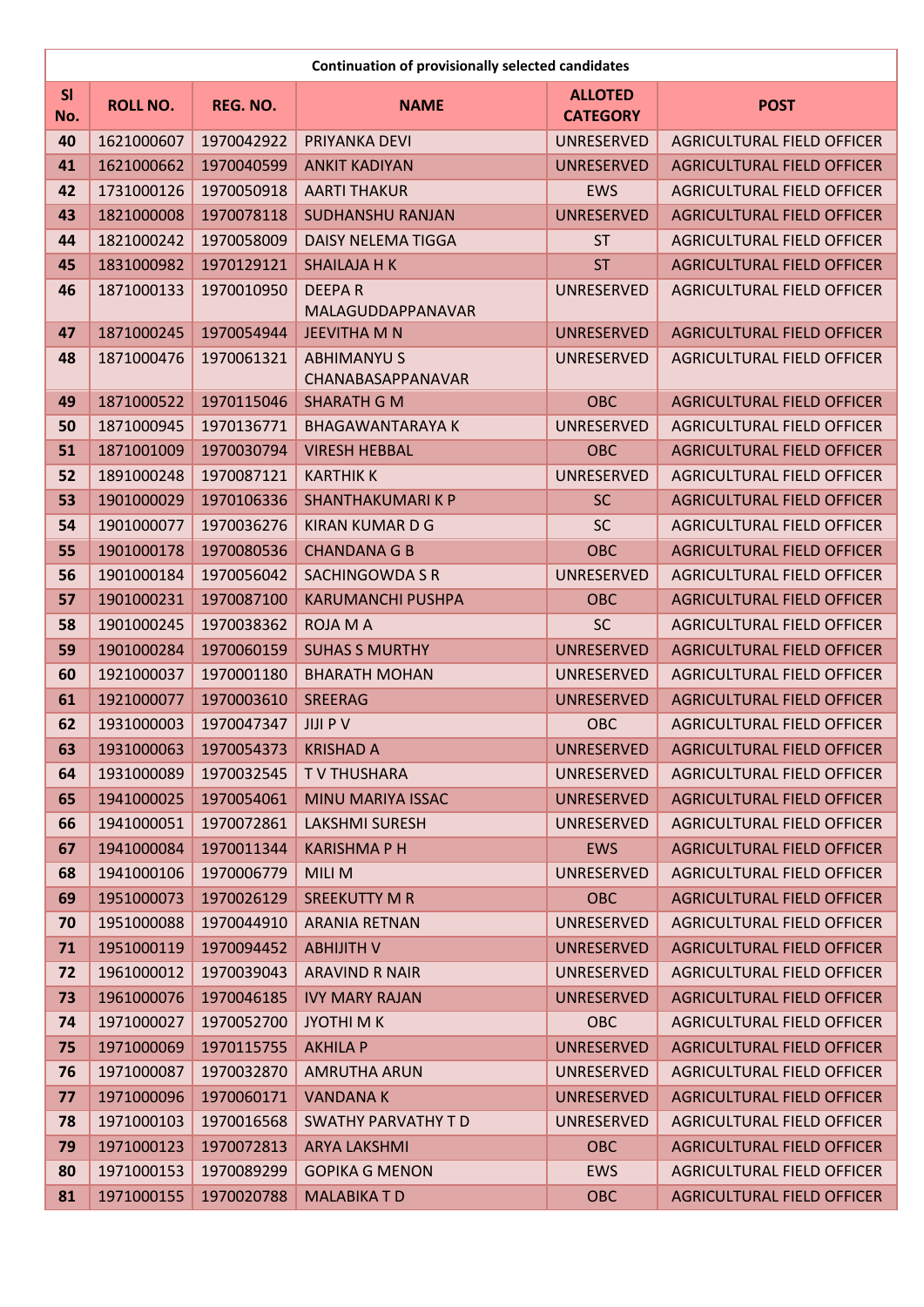|                  | <b>Continuation of provisionally selected candidates</b> |            |                                            |                                   |                                   |  |
|------------------|----------------------------------------------------------|------------|--------------------------------------------|-----------------------------------|-----------------------------------|--|
| <b>SI</b><br>No. | <b>ROLL NO.</b>                                          | REG. NO.   | <b>NAME</b>                                | <b>ALLOTED</b><br><b>CATEGORY</b> | <b>POST</b>                       |  |
| 82               | 1971000171                                               | 1970018467 | <b>ASHISH V V</b>                          | UNRESERVED                        | <b>AGRICULTURAL FIELD OFFICER</b> |  |
| 83               | 1971000177                                               | 1970044305 | <b>AISWARYA B</b>                          | <b>OBC</b>                        | <b>AGRICULTURAL FIELD OFFICER</b> |  |
| 84               | 1971000186                                               | 1970106045 | ANNIKA ELIZABETH BABU                      | <b>EWS</b>                        | <b>AGRICULTURAL FIELD OFFICER</b> |  |
| 85               | 1971000191                                               | 1970069785 | SARATH RAJ V K                             | <b>UNRESERVED</b>                 | <b>AGRICULTURAL FIELD OFFICER</b> |  |
| 86               | 1981000056                                               | 1970058883 | <b>APARNASK</b>                            | <b>UNRESERVED</b>                 | <b>AGRICULTURAL FIELD OFFICER</b> |  |
| 87               | 1981000063                                               | 1970086043 | <b>AISWARYA K</b>                          | <b>OBC</b>                        | <b>AGRICULTURAL FIELD OFFICER</b> |  |
| 88               | 1981000077                                               | 1970078326 | <b>ATHIRA E</b>                            | UNRESERVED                        | <b>AGRICULTURAL FIELD OFFICER</b> |  |
| 89               | 1991000019                                               | 1970094537 | V H SOWDHAS                                | <b>OBC</b>                        | <b>AGRICULTURAL FIELD OFFICER</b> |  |
| 90               | 1991000025                                               | 1970068675 | <b>AJITH P</b>                             | <b>UNRESERVED</b>                 | <b>AGRICULTURAL FIELD OFFICER</b> |  |
| 91               | 1991000057                                               | 1970027103 | <b>MIDHUN BHASKAR P</b>                    | <b>UNRESERVED</b>                 | <b>AGRICULTURAL FIELD OFFICER</b> |  |
| 92               | 2001000006                                               | 1970066861 | <b>DEVISR</b>                              | <b>UNRESERVED</b>                 | <b>AGRICULTURAL FIELD OFFICER</b> |  |
| 93               | 2001000085                                               | 1970096067 | <b>AJILA KV</b>                            | <b>UNRESERVED</b>                 | <b>AGRICULTURAL FIELD OFFICER</b> |  |
| 94               | 2001000100                                               | 1970093625 | <b>ANJANA R S</b>                          | <b>UNRESERVED</b>                 | <b>AGRICULTURAL FIELD OFFICER</b> |  |
| 95               | 2001000117                                               | 1970135122 | <b>AKSHAY CS</b>                           | <b>UNRESERVED</b>                 | <b>AGRICULTURAL FIELD OFFICER</b> |  |
| 96               | 2001000129                                               | 1970038558 | ATHIRA BABURAJ                             | <b>UNRESERVED</b>                 | <b>AGRICULTURAL FIELD OFFICER</b> |  |
| 97               | 2001000176                                               | 1970075937 | <b>AISWARYA S LAL</b>                      | <b>UNRESERVED</b>                 | <b>AGRICULTURAL FIELD OFFICER</b> |  |
| 98               | 2001000191                                               | 1970073418 | THEERTHA P B                               | <b>UNRESERVED</b>                 | <b>AGRICULTURAL FIELD OFFICER</b> |  |
| 99               | 2001000225                                               | 1970011907 | <b>RESHMA DAS</b>                          | <b>SC</b>                         | <b>AGRICULTURAL FIELD OFFICER</b> |  |
| 100              | 2011000092                                               | 1970039821 | <b>CLAREENA T JOSE</b>                     | <b>UNRESERVED</b>                 | <b>AGRICULTURAL FIELD OFFICER</b> |  |
| 101              | 2041000136                                               | 1970120287 | <b>DHARMENDRA RAJPUT</b>                   | <b>UNRESERVED</b>                 | <b>AGRICULTURAL FIELD OFFICER</b> |  |
| 102              | 2061000281                                               | 1970105202 | <b>LOKESH PATEL</b>                        | <b>UNRESERVED</b>                 | <b>AGRICULTURAL FIELD OFFICER</b> |  |
| 103              | 2061000324                                               | 1970070315 | <b>NILESH KUMAR DHAKER</b>                 | <b>UNRESERVED</b>                 | <b>AGRICULTURAL FIELD OFFICER</b> |  |
| 104              | 2061000600                                               | 1970059618 | <b>VAIJANTI PATIDAR</b>                    | OBC                               | <b>AGRICULTURAL FIELD OFFICER</b> |  |
| 105              | 2061000719                                               | 1970101412 | PANKAJ MALGAYA                             | <b>UNRESERVED</b>                 | <b>AGRICULTURAL FIELD OFFICER</b> |  |
| 106              | 2061000776                                               | 1970099324 | <b>ANKIT KALE</b>                          | OBC                               | <b>AGRICULTURAL FIELD OFFICER</b> |  |
| 107              | 2061001119                                               | 1970093292 | PRABHULAL PARMAR                           | <b>UNRESERVED</b>                 | <b>AGRICULTURAL FIELD OFFICER</b> |  |
| 108              | 2061001168                                               | 1970098685 | <b>GOPAL PATIDAR</b>                       | <b>UNRESERVED</b>                 | <b>AGRICULTURAL FIELD OFFICER</b> |  |
| 109              | 2071000045                                               | 1970007091 | <b>AKANKSHA PATLE</b>                      | <b>SC</b>                         | <b>AGRICULTURAL FIELD OFFICER</b> |  |
| 110              | 2071000221                                               | 1970086101 | DIVYA MANESHWAR                            | <b>SC</b>                         | <b>AGRICULTURAL FIELD OFFICER</b> |  |
| 111              | 2071000288                                               | 1970072475 | <b>SHALINEE DUFARE</b>                     | <b>SC</b>                         | <b>AGRICULTURAL FIELD OFFICER</b> |  |
| 112              | 2071000442                                               | 1970099138 | <b>HEENA SHIVVANSHI</b>                    | <b>SC</b>                         | <b>AGRICULTURAL FIELD OFFICER</b> |  |
| 113              | 2111000441                                               | 1970028806 | <b>VAIBHAV HIMMATRAO</b><br><b>WADEKAR</b> | <b>SC</b>                         | <b>AGRICULTURAL FIELD OFFICER</b> |  |
| 114              | 2111000832                                               | 1970047375 | RUSHIKESH PRAMOD PACHADE                   | OBC                               | <b>AGRICULTURAL FIELD OFFICER</b> |  |
| 115              | 2111000879                                               | 1970019719 | <b>GAURAV SUNIL MANKAR</b>                 | <b>OBC</b>                        | <b>AGRICULTURAL FIELD OFFICER</b> |  |
| 116              | 2111001205                                               | 1970011011 | MAYURI ANANTBHAI THAKRE                    | <b>OBC</b>                        | <b>AGRICULTURAL FIELD OFFICER</b> |  |
| 117              | 2111001335                                               | 1970088033 | PRATHAMESH PRAMOD BHADKE                   | <b>OBC</b>                        | <b>AGRICULTURAL FIELD OFFICER</b> |  |
| 118              | 2121000027                                               | 1970043556 | SANTOSH RAMESH CHEKE                       | <b>OBC-VI</b>                     | <b>AGRICULTURAL FIELD OFFICER</b> |  |
| 119              | 2121000031                                               | 1970120271 | DATTATRAY MAHADEV ARJUN                    | OBC-ID&                           | <b>AGRICULTURAL FIELD OFFICER</b> |  |
|                  |                                                          |            |                                            | <b>OTHERS</b>                     |                                   |  |
| 120              | 2121000931                                               | 1970024322 | PRATIK ARVIND DABRE                        | <b>OBC</b>                        | <b>AGRICULTURAL FIELD OFFICER</b> |  |
| 121              | 2121001119                                               | 1970102481 | PRASAD MADHUKAR PAWAR                      | <b>OBC</b>                        | <b>AGRICULTURAL FIELD OFFICER</b> |  |
| 122              | 2121002251                                               | 1970059296 | SATISH MANOHAR WANKHADE                    | <b>SC</b>                         | AGRICULTURAL FIELD OFFICER        |  |
| 123              | 2161000005                                               | 1970070545 | <b>VIKAS BABURAO RATHOD</b>                | <b>OBC-VI</b>                     | <b>AGRICULTURAL FIELD OFFICER</b> |  |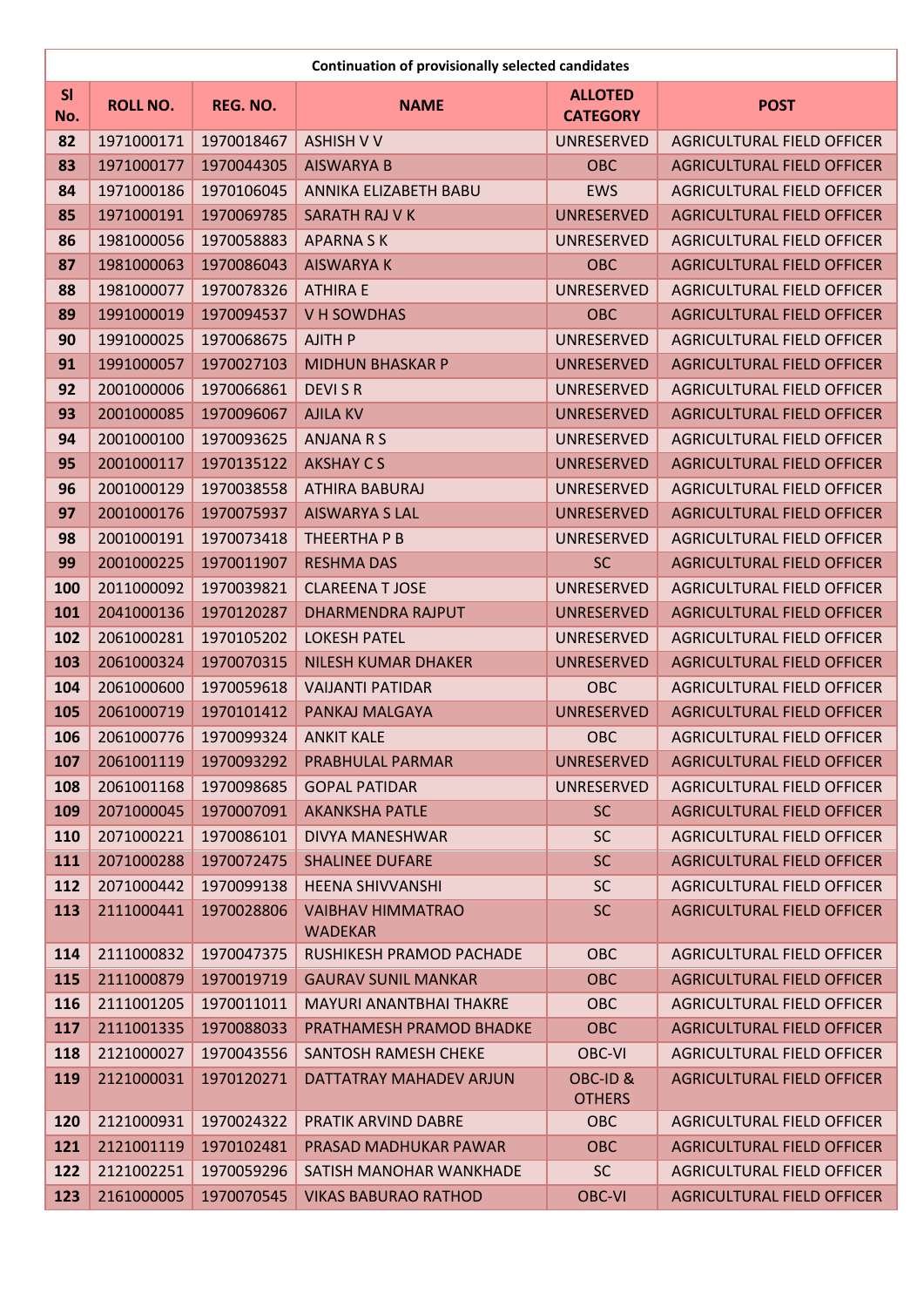|                  | <b>Continuation of provisionally selected candidates</b> |            |                                              |                                   |                                   |  |
|------------------|----------------------------------------------------------|------------|----------------------------------------------|-----------------------------------|-----------------------------------|--|
| <b>SI</b><br>No. | <b>ROLL NO.</b>                                          | REG. NO.   | <b>NAME</b>                                  | <b>ALLOTED</b><br><b>CATEGORY</b> | <b>POST</b>                       |  |
| 124              | 2161000112                                               | 1970000507 | <b>RAVI SHIVAJI RODE</b>                     | OBC                               | <b>AGRICULTURAL FIELD OFFICER</b> |  |
| 125              | 2161000270                                               | 1970060811 | <b>ANKITA SATISH KADAM</b>                   | <b>UNRESERVED</b>                 | <b>AGRICULTURAL FIELD OFFICER</b> |  |
| 126              | 2161000424                                               | 1970100179 | SANYOGITA SANJAY JADHAV                      | <b>EWS</b>                        | <b>AGRICULTURAL FIELD OFFICER</b> |  |
| 127              | 2161000541                                               | 1970091557 | <b>SHITAL BAPURAO TUPE</b>                   | <b>SC</b>                         | <b>AGRICULTURAL FIELD OFFICER</b> |  |
| 128              | 2161000555                                               | 1970065771 | <b>SHAKIL HASIM PATIL</b>                    | <b>EWS</b>                        | <b>AGRICULTURAL FIELD OFFICER</b> |  |
| 129              | 2171000002                                               | 1970031524 | <b>MAHESH CHANDRAKANT SWAMI</b>              | <b>OBC-VI</b>                     | <b>AGRICULTURAL FIELD OFFICER</b> |  |
| 130              | 2191000449                                               | 1970102881 | <b>ROHIT SUKLAL ITOLE</b>                    | OBC                               | <b>AGRICULTURAL FIELD OFFICER</b> |  |
| 131              | 2191000590                                               | 1970101843 | <b>SURAJ PRABHUDAS JAMBHULKAR</b>            | <b>SC</b>                         | <b>AGRICULTURAL FIELD OFFICER</b> |  |
| 132              | 2191000712                                               | 1970050216 | RUSHIKESH PRATAPRAO<br><b>DESHMUKH</b>       | <b>EWS</b>                        | <b>AGRICULTURAL FIELD OFFICER</b> |  |
| 133              | 2191000720                                               | 1970062634 | <b>SAMEER SUBHASH KAMBLE</b>                 | <b>SC</b>                         | <b>AGRICULTURAL FIELD OFFICER</b> |  |
| 134              | 2191000858                                               | 1970072124 | <b>BADAL DAMODHAR SHENDE</b>                 | <b>SC</b>                         | <b>AGRICULTURAL FIELD OFFICER</b> |  |
| 135              | 2191001180                                               | 1970104264 | <b>JAYESH RAJESH DESHMUKH</b>                | <b>UNRESERVED</b>                 | <b>AGRICULTURAL FIELD OFFICER</b> |  |
| 136              | 2191001278                                               | 1970046030 | ARJOO JITENDRA NANDESHWAR                    | <b>SC</b>                         | <b>AGRICULTURAL FIELD OFFICER</b> |  |
| 137              | 2201000482                                               | 1970028488 | <b>VISHWAS MADAN TELANGRE</b>                | <b>OBC</b>                        | <b>AGRICULTURAL FIELD OFFICER</b> |  |
| 138              | 2211000082                                               | 1970105082 | <b>JADHAV ABHISHEK ASHOK</b>                 | <b>OBC</b>                        | <b>AGRICULTURAL FIELD OFFICER</b> |  |
| 139              | 2211000761                                               | 1970000046 | YOGESH JAYRAM DHAYGUDE                       | <b>OBC</b>                        | <b>AGRICULTURAL FIELD OFFICER</b> |  |
| 140              | 2211000866                                               | 1970049210 | ATUL DATTATRAYA KAKADE                       | OBC                               | <b>AGRICULTURAL FIELD OFFICER</b> |  |
| 141              | 2221000031                                               | 1970117427 | <b>DNYANESHWAR DADASO</b><br><b>KUCHEKAR</b> | OBC-HI                            | <b>AGRICULTURAL FIELD OFFICER</b> |  |
| 142              | 2221000917                                               | 1970058193 | <b>BHARAT BHUSHAN</b>                        | <b>ST</b>                         | <b>AGRICULTURAL FIELD OFFICER</b> |  |
| 143              | 2221001871                                               | 1970024855 | AISHWARYA NAVNATH RANDIVE                    | <b>EWS</b>                        | <b>AGRICULTURAL FIELD OFFICER</b> |  |
| 144              | 2221002144                                               | 1970129775 | NILESH BABURAO GHORPADE                      | <b>EWS</b>                        | <b>AGRICULTURAL FIELD OFFICER</b> |  |
| 145              | 2221002374                                               | 1970121131 | <b>PRAVIN LAHU GANGARDE</b>                  | <b>UNRESERVED</b>                 | <b>AGRICULTURAL FIELD OFFICER</b> |  |
| 146              | 2221002496                                               | 1970041150 | PANKAJ MOHAN SHINDE                          | <b>SC</b>                         | <b>AGRICULTURAL FIELD OFFICER</b> |  |
| 147              | 2221002828                                               | 1970018259 | SHAMALI RAJENDRAKUMAR<br><b>BHALERAO</b>     | <b>SC</b>                         | AGRICULTURAL FIELD OFFICER        |  |
| 148              | 2221003537                                               | 1970029562 | PALLAVI RAMDAS DATE                          | <b>OBC</b>                        | <b>AGRICULTURAL FIELD OFFICER</b> |  |
| 149              | 2241000102                                               | 1970102793 | M DAISINLUNG                                 | <b>ST</b>                         | <b>AGRICULTURAL FIELD OFFICER</b> |  |
| 150              | 2251000054                                               | 1970136483 | <b>OSAMAPHI LYNGDOH</b>                      | <b>ST</b>                         | <b>AGRICULTURAL FIELD OFFICER</b> |  |
| 151              | 2281000070                                               | 1970059867 | <b>SUJIT KUMAR DALAI</b>                     | <b>UNRESERVED</b>                 | <b>AGRICULTURAL FIELD OFFICER</b> |  |
| 152              | 2291000062                                               | 1970099994 | <b>TRILOCHAN PADHY</b>                       | <b>EWS</b>                        | <b>AGRICULTURAL FIELD OFFICER</b> |  |
| 153              | 2301000035                                               | 1970099498 | <b>SUNIL KUMAR PRADHAN</b>                   | <b>OBC</b>                        | <b>AGRICULTURAL FIELD OFFICER</b> |  |
| 154              | 2301000046                                               | 1970011707 | <b>DHARITRI RAUL</b>                         | <b>SC</b>                         | <b>AGRICULTURAL FIELD OFFICER</b> |  |
| 155              | 2301000105                                               | 1970089861 | <b>SOUMYA PATTNAIK</b>                       | <b>UNRESERVED</b>                 | <b>AGRICULTURAL FIELD OFFICER</b> |  |
| 156              | 2301000123                                               | 1970076754 | SONALISA BEHERA                              | UNRESERVED                        | <b>AGRICULTURAL FIELD OFFICER</b> |  |
| 157              | 2301000225                                               | 1970028636 | <b>JYOTIRMAYEE DALEI</b>                     | <b>UNRESERVED</b>                 | <b>AGRICULTURAL FIELD OFFICER</b> |  |
| 158              | 2301000269                                               | 1970059327 | <b>SHASWATI ACHARYA</b>                      | UNRESERVED                        | <b>AGRICULTURAL FIELD OFFICER</b> |  |
| 159              | 2301000289                                               | 1970067097 | <b>ANUPAM PANIGRAHI</b>                      | <b>EWS</b>                        | <b>AGRICULTURAL FIELD OFFICER</b> |  |
| <b>160</b>       | 2301000328                                               | 1970086402 | <b>BANISHREE RAY</b>                         | <b>SC</b>                         | <b>AGRICULTURAL FIELD OFFICER</b> |  |
| 161              | 2301000348                                               | 1970014247 | ARABINDA BEHERA                              | <b>UNRESERVED</b>                 | <b>AGRICULTURAL FIELD OFFICER</b> |  |
| 162              | 2301000452                                               | 1970093526 | <b>B NANDINI RAO</b>                         | UNRESERVED                        | <b>AGRICULTURAL FIELD OFFICER</b> |  |
| 163              | 2301000472                                               | 1970078213 | <b>HIMANSHU RANJAN NAYAK</b>                 | <b>UNRESERVED</b>                 | <b>AGRICULTURAL FIELD OFFICER</b> |  |
| 164              | 2301000476                                               | 1970077252 | <b>ANKIT KUMAR DAS</b>                       | UNRESERVED                        | AGRICULTURAL FIELD OFFICER        |  |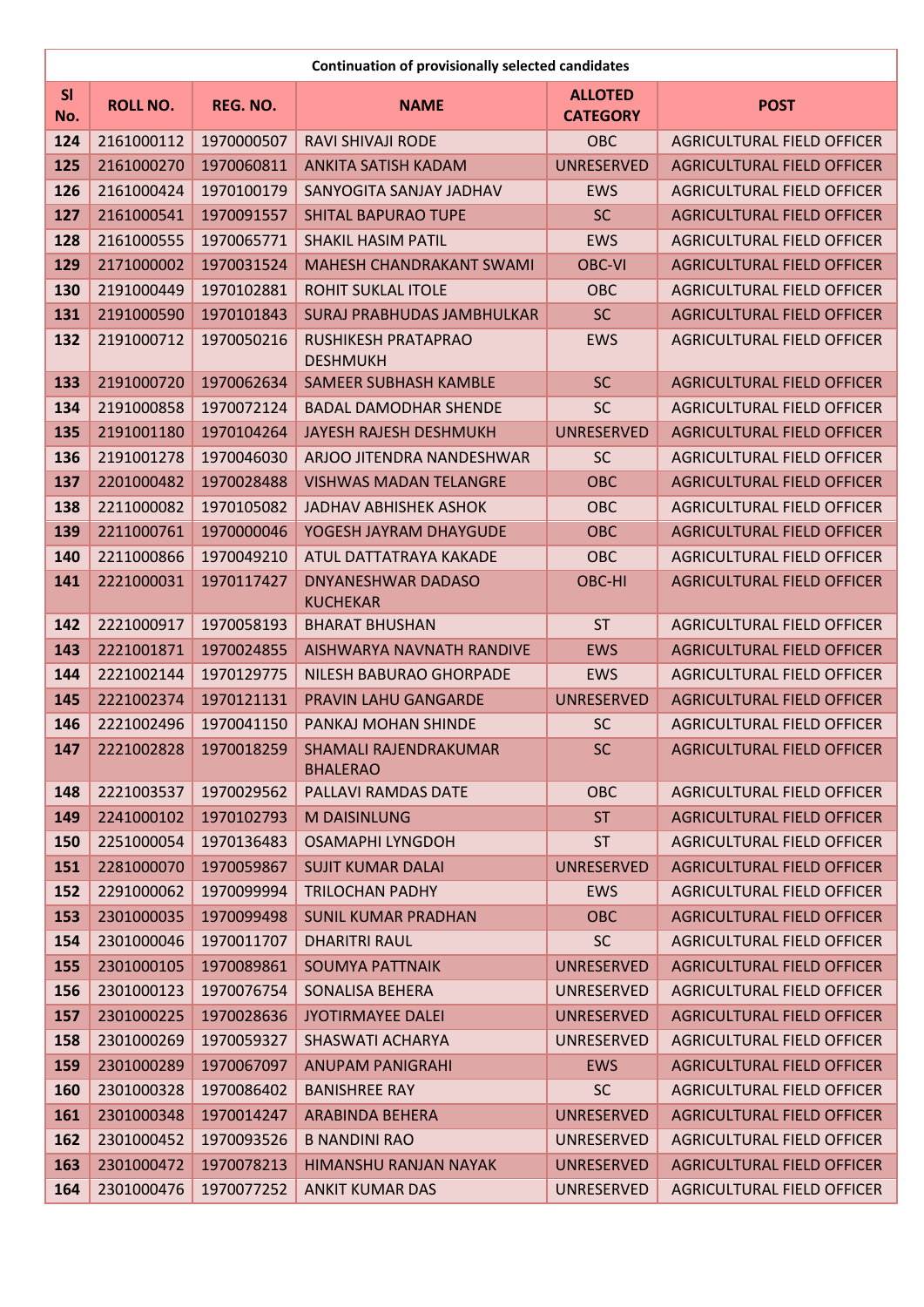|           |                 |            | <b>Continuation of provisionally selected candidates</b> |                                   |                                   |
|-----------|-----------------|------------|----------------------------------------------------------|-----------------------------------|-----------------------------------|
| SI<br>No. | <b>ROLL NO.</b> | REG. NO.   | <b>NAME</b>                                              | <b>ALLOTED</b><br><b>CATEGORY</b> | <b>POST</b>                       |
| 165       | 2301000607      | 1970100271 | ARJUN KUMAR AGARWAL                                      | <b>OBC</b>                        | <b>AGRICULTURAL FIELD OFFICER</b> |
| 166       | 2301000630      | 1970091353 | YASHOBANTA BARIK                                         | <b>OBC</b>                        | <b>AGRICULTURAL FIELD OFFICER</b> |
| 167       | 2301000669      | 1970003219 | <b>LIMAN HOTA</b>                                        | <b>UNRESERVED</b>                 | <b>AGRICULTURAL FIELD OFFICER</b> |
| 168       | 2301000699      | 1970085036 | <b>LOPAMUDRA BHOI</b>                                    | UNRESERVED                        | <b>AGRICULTURAL FIELD OFFICER</b> |
| 169       | 2311000015      | 1970079123 | SELIVA PRIYADARSHINI BEHERA                              | <b>UNRESERVED</b>                 | <b>AGRICULTURAL FIELD OFFICER</b> |
| 170       | 2311000052      | 1970050714 | SANTOSH KUMAR BEHERA                                     | <b>OBC</b>                        | <b>AGRICULTURAL FIELD OFFICER</b> |
| 171       | 2311000086      | 1970106067 | RAKESH CHANDRA BEHERA                                    | <b>OBC</b>                        | <b>AGRICULTURAL FIELD OFFICER</b> |
| 172       | 2311000089      | 1970109168 | SUSMITA PRIYADARSHINI                                    | UNRESERVED                        | <b>AGRICULTURAL FIELD OFFICER</b> |
| 173       | 2321000027      | 1970087282 | <b>AYUSHEE DASH</b>                                      | <b>EWS</b>                        | <b>AGRICULTURAL FIELD OFFICER</b> |
| 174       | 2341000004      | 1970055135 | <b>SUBHALAXMI SAHU</b>                                   | <b>SC</b>                         | <b>AGRICULTURAL FIELD OFFICER</b> |
| 175       | 2341000046      | 1970065900 | <b>MUKESH KUMAR RANA</b>                                 | <b>UNRESERVED</b>                 | <b>AGRICULTURAL FIELD OFFICER</b> |
| 176       | 2341000067      | 1970127966 | <b>JAYASHREE SAHU</b>                                    | UNRESERVED                        | <b>AGRICULTURAL FIELD OFFICER</b> |
| 177       | 2341000115      | 1970105393 | <b>SOBHAKARA PATRA</b>                                   | <b>UNRESERVED</b>                 | <b>AGRICULTURAL FIELD OFFICER</b> |
| 178       | 2351000013      | 1970057424 | <b>KANIMOZHI N</b>                                       | <b>UNRESERVED</b>                 | <b>AGRICULTURAL FIELD OFFICER</b> |
| 179       | 2351000044      | 1970104932 | <b>NIKETHA S</b>                                         | <b>UNRESERVED</b>                 | <b>AGRICULTURAL FIELD OFFICER</b> |
| 180       | 2351000066      | 1970092535 | <b>SHARMILA M</b>                                        | <b>OBC</b>                        | <b>AGRICULTURAL FIELD OFFICER</b> |
| 181       | 2361000015      | 1970061979 | <b>GAGAN DEEP KAUR</b>                                   | <b>UNRESERVED</b>                 | <b>AGRICULTURAL FIELD OFFICER</b> |
| 182       | 2371000296      | 1970025065 | <b>SATVINDER SINGH</b>                                   | <b>OBC</b>                        | <b>AGRICULTURAL FIELD OFFICER</b> |
| 183       | 2371000839      | 1970099490 | <b>HARDEEP SINGH</b>                                     | <b>OBC</b>                        | <b>AGRICULTURAL FIELD OFFICER</b> |
| 184       | 2371000873      | 1970131091 | <b>NEETU BALA</b>                                        | <b>UNRESERVED</b>                 | <b>AGRICULTURAL FIELD OFFICER</b> |
| 185       | 2401000039      | 1970113245 | <b>ABHINAV GIRDHAR</b>                                   | <b>UNRESERVED</b>                 | <b>AGRICULTURAL FIELD OFFICER</b> |
| 186       | 2471000085      | 1970048899 | <b>BALVINDER</b>                                         | OBC                               | <b>AGRICULTURAL FIELD OFFICER</b> |
| 187       | 2471000383      | 1970064975 | <b>NARSHI RAM</b>                                        | <b>ST</b>                         | <b>AGRICULTURAL FIELD OFFICER</b> |
| 188       | 2481000949      | 1970005617 | <b>SAURABH KUMAR RATHI</b>                               | <b>SC</b>                         | <b>AGRICULTURAL FIELD OFFICER</b> |
| 189       | 2481001314      | 1970039099 | <b>SHALU KUMARI MEENA</b>                                | <b>ST</b>                         | <b>AGRICULTURAL FIELD OFFICER</b> |
| 190       | 2481001351      | 1970121452 | <b>MANJU</b>                                             | OBC                               | <b>AGRICULTURAL FIELD OFFICER</b> |
| 191       | 2481001368      | 1970090098 | <b>SUPRIYA YADAV</b>                                     | <b>OBC</b>                        | <b>AGRICULTURAL FIELD OFFICER</b> |
| 192       | 2481001386      | 1970017111 | <b>NEERAJ BAGORIA</b>                                    | <b>SC</b>                         | <b>AGRICULTURAL FIELD OFFICER</b> |
| 193       | 2491000024      | 1970095247 | PRAKASH PRAJAPAT                                         | OBC                               | <b>AGRICULTURAL FIELD OFFICER</b> |
| 194       | 2491000157      | 1970095882 | <b>SANTOSH KUMAR</b>                                     | <b>SC</b>                         | <b>AGRICULTURAL FIELD OFFICER</b> |
| 195       | 2501000333      | 1970005596 | <b>NISHA GAHLOT</b>                                      | <b>SC</b>                         | <b>AGRICULTURAL FIELD OFFICER</b> |
| 196       | 2521000001      | 1970019651 | RAJAT PALIWAL                                            | UR-HI                             | <b>AGRICULTURAL FIELD OFFICER</b> |
| 197       | 2521000227      | 1970093571 | JITENDRA SINGH SHEKHAWAT                                 | <b>EWS</b>                        | <b>AGRICULTURAL FIELD OFFICER</b> |
| 198       | 2541000089      | 1970032204 | <b>PAVITHRAP</b>                                         | UNRESERVED                        | AGRICULTURAL FIELD OFFICER        |
| 199       | 2541000127      | 1970000999 | <b>MANSI</b>                                             | <b>SC</b>                         | <b>AGRICULTURAL FIELD OFFICER</b> |
| 200       | 2541000178      | 1970040020 | SIBI SAKARAVARTHY K                                      | <b>OBC</b>                        | <b>AGRICULTURAL FIELD OFFICER</b> |
| 201       | 2541000230      | 1970073091 | SANTHOSHKUMAR P                                          | <b>UNRESERVED</b>                 | <b>AGRICULTURAL FIELD OFFICER</b> |
| 202       | 2541000246      | 1970028808 | <b>SWATHIS</b>                                           | <b>OBC</b>                        | <b>AGRICULTURAL FIELD OFFICER</b> |
| 203       | 2551000038      | 1970102994 | <b>SELVA KUMAR S</b>                                     | <b>UNRESERVED</b>                 | <b>AGRICULTURAL FIELD OFFICER</b> |
| 204       | 2551000238      | 1970079131 | <b>ANANTHA PRIYA T</b>                                   | UNRESERVED                        | <b>AGRICULTURAL FIELD OFFICER</b> |
| 205       | 2561000006      | 1970070466 | MUKILAN SETHURAMAN                                       | <b>UNRESERVED</b>                 | <b>AGRICULTURAL FIELD OFFICER</b> |
| 206       | 2561000020      | 1970056082 | <b>NATHIYAK</b>                                          | <b>OBC</b>                        | <b>AGRICULTURAL FIELD OFFICER</b> |
| 207       | 2561000179      | 1970091820 | M ISWARIYA LAKSHMI                                       | <b>OBC</b>                        | <b>AGRICULTURAL FIELD OFFICER</b> |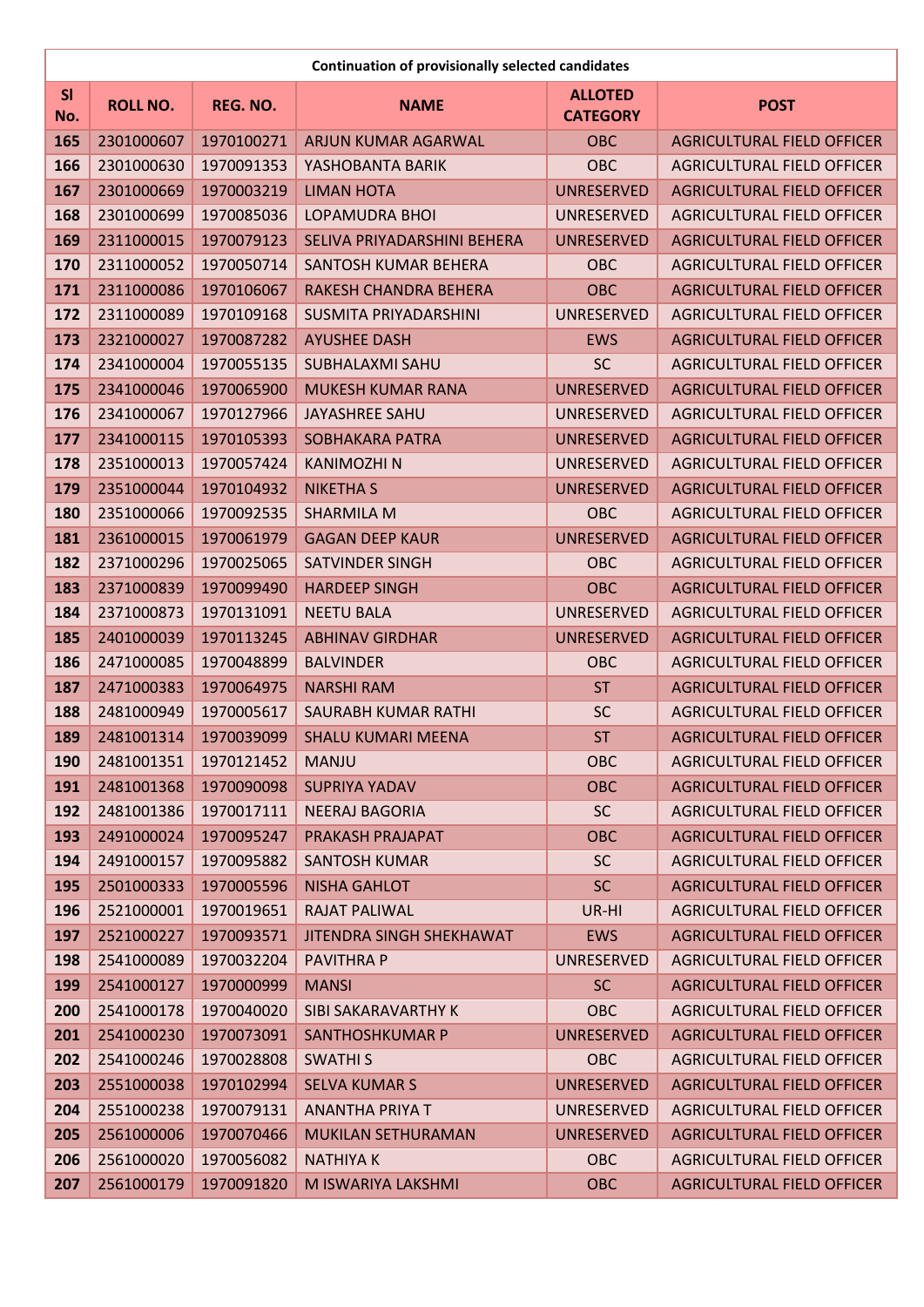|           | <b>Continuation of provisionally selected candidates</b> |            |                           |                                   |                                   |  |
|-----------|----------------------------------------------------------|------------|---------------------------|-----------------------------------|-----------------------------------|--|
| SI<br>No. | <b>ROLL NO.</b>                                          | REG. NO.   | <b>NAME</b>               | <b>ALLOTED</b><br><b>CATEGORY</b> | <b>POST</b>                       |  |
| 208       | 2561000275                                               | 1970033547 | <b>VIGNESH R</b>          | UNRESERVED                        | <b>AGRICULTURAL FIELD OFFICER</b> |  |
| 209       | 2561000292                                               | 1970029604 | <b>SATHISH KUMAR T</b>    | <b>UNRESERVED</b>                 | <b>AGRICULTURAL FIELD OFFICER</b> |  |
| 210       | 2561000363                                               | 1970020450 | <b>BALA MURUGAN K</b>     | <b>SC</b>                         | <b>AGRICULTURAL FIELD OFFICER</b> |  |
| 211       | 2581000349                                               | 1970074160 | <b>THARANIK</b>           | <b>UNRESERVED</b>                 | <b>AGRICULTURAL FIELD OFFICER</b> |  |
| 212       | 2581000372                                               | 1970050740 | <b>PRAVEENKUMAR S</b>     | <b>UNRESERVED</b>                 | <b>AGRICULTURAL FIELD OFFICER</b> |  |
| 213       | 2581000751                                               | 1970061993 | <b>KARTHIKA S</b>         | <b>OBC</b>                        | <b>AGRICULTURAL FIELD OFFICER</b> |  |
| 214       | 2581000901                                               | 1970106936 | <b>VIJAY PRASANTH R</b>   | OBC                               | <b>AGRICULTURAL FIELD OFFICER</b> |  |
| 215       | 2581001198                                               | 1970056256 | <b>ATHISINTHA S</b>       | <b>OBC</b>                        | <b>AGRICULTURAL FIELD OFFICER</b> |  |
| 216       | 2581001233                                               | 1970052047 | <b>SOWMIYA K</b>          | OBC                               | <b>AGRICULTURAL FIELD OFFICER</b> |  |
| 217       | 2591000105                                               | 1970007204 | <b>VIDHYA R</b>           | OBC                               | <b>AGRICULTURAL FIELD OFFICER</b> |  |
| 218       | 2601000258                                               | 1970100624 | <b>EDLIN CANDITA A</b>    | OBC                               | <b>AGRICULTURAL FIELD OFFICER</b> |  |
| 219       | 2601000270                                               | 1970090950 | PRABAKARAN K              | <b>OBC</b>                        | <b>AGRICULTURAL FIELD OFFICER</b> |  |
| 220       | 2611000122                                               | 1970116525 | <b>NIVETHIGAK</b>         | OBC                               | <b>AGRICULTURAL FIELD OFFICER</b> |  |
| 221       | 2611000124                                               | 1970098502 | <b>MAGHALAKSHMI P</b>     | <b>OBC</b>                        | <b>AGRICULTURAL FIELD OFFICER</b> |  |
| 222       | 2621000007                                               | 1970031899 | <b>SHANMADHIR</b>         | UNRESERVED                        | <b>AGRICULTURAL FIELD OFFICER</b> |  |
| 223       | 2621000095                                               | 1970055490 | <b>S MALATHI</b>          | <b>UNRESERVED</b>                 | <b>AGRICULTURAL FIELD OFFICER</b> |  |
| 224       | 2631000223                                               | 1970067040 | PAGADALA SIVA KALYAN      | <b>EWS</b>                        | <b>AGRICULTURAL FIELD OFFICER</b> |  |
| 225       | 2631000581                                               | 1970050428 | DUMPALA SANTHOSH REDDY    | <b>EWS</b>                        | <b>AGRICULTURAL FIELD OFFICER</b> |  |
| 226       | 2631001056                                               | 1970097568 | <b>DEEPA SINGH</b>        | UNRESERVED                        | <b>AGRICULTURAL FIELD OFFICER</b> |  |
| 227       | 2641000074                                               | 1970088398 | <b>KISHORE MITTAPALLY</b> | <b>EWS</b>                        | <b>AGRICULTURAL FIELD OFFICER</b> |  |
| 228       | 2661000179                                               | 1970079950 | <b>HARITHA ENUMULA</b>    | <b>OBC</b>                        | <b>AGRICULTURAL FIELD OFFICER</b> |  |
| 229       | 2681000004                                               | 1970100663 | <b>KRISHANVEER</b>        | UR-OC                             | <b>AGRICULTURAL FIELD OFFICER</b> |  |
| 230       | 2691000030                                               | 1970058882 | <b>HIMANSHU GUPTA</b>     | UNRESERVED                        | <b>AGRICULTURAL FIELD OFFICER</b> |  |
| 231       | 2731000453                                               | 1970073489 | <b>ROHAN VERMA</b>        | <b>OBC</b>                        | <b>AGRICULTURAL FIELD OFFICER</b> |  |
| 232       | 2731000722                                               | 1970072992 | <b>HIMANI VERMA</b>       | OBC                               | <b>AGRICULTURAL FIELD OFFICER</b> |  |
| 233       | 2741000069                                               | 1970005126 | <b>AKASH KUMAR</b>        | <b>ST</b>                         | <b>AGRICULTURAL FIELD OFFICER</b> |  |
| 234       | 2741001370                                               | 1970031052 | <b>SANDEEP KUMAR</b>      | <b>OBC</b>                        | <b>AGRICULTURAL FIELD OFFICER</b> |  |
| 235       | 2801000092                                               | 1970096924 | <b>ANVESHA SINGH</b>      | <b>UNRESERVED</b>                 | <b>AGRICULTURAL FIELD OFFICER</b> |  |
| 236       | 2801000294                                               | 1970078637 | <b>ASHUTOSH KUMAR</b>     | UNRESERVED                        | <b>AGRICULTURAL FIELD OFFICER</b> |  |
| 237       | 2801000355                                               | 1970046915 | POOJA SINGH               | <b>OBC</b>                        | <b>AGRICULTURAL FIELD OFFICER</b> |  |
| 238       | 2801000451                                               | 1970006945 | ANUSHKA SRIVASTAVA        | UNRESERVED                        | <b>AGRICULTURAL FIELD OFFICER</b> |  |
| 239       | 2811000058                                               | 1970011127 | <b>RAVINDER SINGH</b>     | <b>UNRESERVED</b>                 | <b>AGRICULTURAL FIELD OFFICER</b> |  |
| 240       | 2821000143                                               | 1970134959 | TITHI BHATTACHARYA        | UNRESERVED                        | <b>AGRICULTURAL FIELD OFFICER</b> |  |
| 241       | 2821000169                                               | 1970069144 | DEEPAK KUMAR MEENA        | <b>UNRESERVED</b>                 | <b>AGRICULTURAL FIELD OFFICER</b> |  |
| 242       | 2821000277                                               | 1970041969 | <b>HARSHIT CHANDRA</b>    | <b>SC</b>                         | <b>AGRICULTURAL FIELD OFFICER</b> |  |
| 243       | 2821000324                                               | 1970133551 | <b>MEENAKSHI KANDPAL</b>  | <b>UNRESERVED</b>                 | <b>AGRICULTURAL FIELD OFFICER</b> |  |
| 244       | 2861000074                                               | 1970032611 | <b>SANTANU DAS</b>        | UNRESERVED                        | <b>AGRICULTURAL FIELD OFFICER</b> |  |
| 245       | 2861000238                                               | 1970050680 | <b>SANTOSH DEY</b>        | <b>UNRESERVED</b>                 | <b>AGRICULTURAL FIELD OFFICER</b> |  |
| 246       | 2881000159                                               | 1970066362 | VARSHINA BIKOMIYA DEORI   | <b>ST</b>                         | <b>AGRICULTURAL FIELD OFFICER</b> |  |
| 247       | 2891000040                                               | 1970071827 | <b>KOUSIK ROY</b>         | <b>SC</b>                         | <b>AGRICULTURAL FIELD OFFICER</b> |  |
| 248       | 1461002827                                               | 1970028176 | <b>AMIT KUMAR</b>         | OBC                               | <b>LAW OFFICER</b>                |  |
| 249       | 1471000135                                               | 1970112678 | <b>ARPIT PALIWAL</b>      | <b>UNRESERVED</b>                 | <b>LAW OFFICER</b>                |  |
| 250       | 1751000317                                               | 1970005543 | <b>ASHISH MANHAS</b>      | UNRESERVED                        | <b>LAW OFFICER</b>                |  |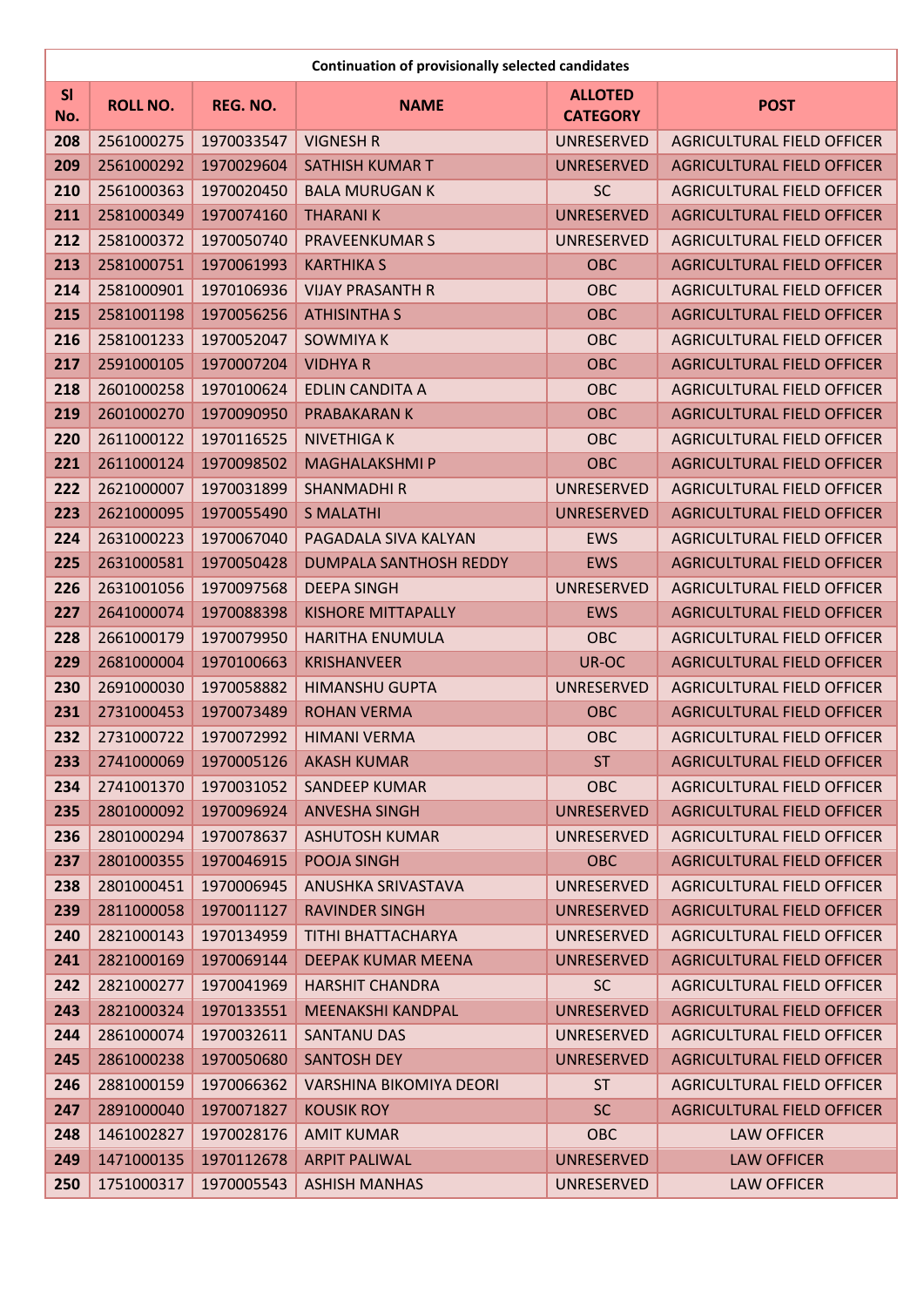| Continuation of provisionally selected candidates |                 |            |                          |                                   |                          |
|---------------------------------------------------|-----------------|------------|--------------------------|-----------------------------------|--------------------------|
| SI<br>No.                                         | <b>ROLL NO.</b> | REG. NO.   | <b>NAME</b>              | <b>ALLOTED</b><br><b>CATEGORY</b> | <b>POST</b>              |
| 251                                               | 2491000340      | 1970044733 | <b>ALOK KUMAR SINGH</b>  | <b>UNRESERVED</b>                 | <b>LAW OFFICER</b>       |
| 252                                               | 2501000392      | 1970073570 | RITIKA AGARWAL           | UNRESERVED                        | <b>LAW OFFICER</b>       |
| 253                                               | 2741002759      | 1970069673 | ARUNENDRA PRATAP SINGH   | <b>UNRESERVED</b>                 | <b>LAW OFFICER</b>       |
| 254                                               | 2761000571      | 1970036583 | PRASHANT GOSWAMI         | <b>OBC</b>                        | <b>LAW OFFICER</b>       |
| 255                                               | 1461001655      | 1970025033 | <b>SHUBHAM PANDEY</b>    | <b>UNRESERVED</b>                 | <b>MARKETING OFFICER</b> |
| 256                                               | 1481000289      | 1970070640 | <b>ASHVIN TYAGI</b>      | <b>UNRESERVED</b>                 | <b>MARKETING OFFICER</b> |
| 257                                               | 1951000363      | 1970033730 | <b>SUVIN VARGHESE</b>    | <b>OBC</b>                        | <b>MARKETING OFFICER</b> |
| 258                                               | 2011000426      | 1970077542 | <b>ANJANA P R</b>        | UNRESERVED                        | <b>MARKETING OFFICER</b> |
| 259                                               | 2541000769      | 1970109702 | <b>KRISHNAKUMAR S</b>    | UNRESERVED                        | <b>MARKETING OFFICER</b> |
| 260                                               | 1461002047      | 1970100974 | <b>VISHAL</b>            | <b>UNRESERVED</b>                 | RAJBHASHA ADHIKARI       |
| 261                                               | 1801000057      | 1970142746 | <b>PRINSHU KALYANI</b>   | UNRESERVED                        | RAJBHASHA ADHIKARI       |
| 262                                               | 2041000679      | 1970108605 | <b>NIKHLESH SONI</b>     | <b>OBC</b>                        | RAJBHASHA ADHIKARI       |
| 263                                               | 2181001568      | 1970148445 | <b>APURWA NIWAS</b>      | <b>UNRESERVED</b>                 | RAJBHASHA ADHIKARI       |
| 264                                               | 2391000314      | 1970083747 | <b>VIKAS KUMAR</b>       | <b>SC</b>                         | RAJBHASHA ADHIKARI       |
| 265                                               | 2481002795      | 1970042402 | <b>SHAURYA CHAUDHARY</b> | <b>OBC</b>                        | RAJBHASHA ADHIKARI       |
| 266                                               | 2871000189      | 1970031706 | <b>SHIVA RAY</b>         | <b>UNRESERVED</b>                 | RAJBHASHA ADHIKARI       |

#### **LIST OF CANDIDATES WHOSE PROVISIONAL ALLOTMENT IS KEPT IN WITHHELD**

| SI.<br>No.              | <b>ROLL NO.</b> | REG. NO.   | <b>NAME</b>                                   | <b>ALLOTED</b><br><b>CATEGORY</b> | <b>POST</b>                       |
|-------------------------|-----------------|------------|-----------------------------------------------|-----------------------------------|-----------------------------------|
| $\mathbf{1}$            | 1371000211      | 1970048705 | <b>SAIKAT GHOSH</b>                           | <b>EWS</b>                        | AGRICULTURAL FIELD OFFICER        |
| $\overline{2}$          | 1531000056      | 1970076129 | ROSHAN JOY D CUNHA                            | UNRESERVED                        | AGRICULTURAL FIELD OFFICER        |
| $\overline{\mathbf{3}}$ | 1531000060      | 1970097558 | <b>KEYURKUMAR DAHYABHAI</b><br><b>SOLANKI</b> | <b>SC</b>                         | AGRICULTURAL FIELD OFFICER        |
| 4                       | 1571000059      | 1970022834 | JAYESH AMTHABHAI PATOSANIYA                   | <b>SC</b>                         | AGRICULTURAL FIELD OFFICER        |
| 5                       | 1571000098      | 1970097614 | <b>RANVEER MEENA</b>                          | <b>ST</b>                         | <b>AGRICULTURAL FIELD OFFICER</b> |
| 6                       | 1831000191      | 1970099721 | <b>SANTOSHKUMAR S</b>                         | UNRESERVED                        | AGRICULTURAL FIELD OFFICER        |
| $\overline{7}$          | 1871000090      | 1970086745 | <b>REMYA RAJ R</b>                            | <b>UNRESERVED</b>                 | AGRICULTURAL FIELD OFFICER        |
| 8                       | 1871000458      | 1970073913 | <b>PRASHANT KUMBARI</b>                       | <b>EWS</b>                        | AGRICULTURAL FIELD OFFICER        |
| $\mathbf{9}$            | 1891000176      | 1970043999 | <b>HEMANTH P ASANGI</b>                       | <b>OBC</b>                        | AGRICULTURAL FIELD OFFICER        |
| 10                      | 1901000139      | 1970045092 | <b>VINAYKUMAR N</b>                           | <b>EWS</b>                        | AGRICULTURAL FIELD OFFICER        |
| 11                      | 1901000298      | 1970094189 | <b>PRANITHA B P</b>                           | <b>EWS</b>                        | AGRICULTURAL FIELD OFFICER        |
| 12                      | 2041000566      | 1970063758 | <b>SAKSHI DUBEY</b>                           | <b>UNRESERVED</b>                 | AGRICULTURAL FIELD OFFICER        |
| 13                      | 2061000876      | 1970012132 | <b>VIKASH VERMA</b>                           | <b>UNRESERVED</b>                 | AGRICULTURAL FIELD OFFICER        |
| 14                      | 2061000976      | 1970105587 | <b>RITESH YADAV</b>                           | <b>OBC</b>                        | AGRICULTURAL FIELD OFFICER        |
| 15                      | 2091000192      | 1970062919 | <b>NISHANT KESHARI</b>                        | <b>EWS</b>                        | <b>AGRICULTURAL FIELD OFFICER</b> |
| 16                      | 2111001613      | 1970061952 | PRANITA PRAMOD MAKODE                         | <b>SC</b>                         | AGRICULTURAL FIELD OFFICER        |
| 17                      | 2161000001      | 1970120155 | <b>OMKAR SHIVAJI KUMBHAR</b>                  | OBC-OC                            | AGRICULTURAL FIELD OFFICER        |
| 18                      | 2161000451      | 1970085283 | <b>AKASH ASHOK PATIL</b>                      | <b>ST</b>                         | AGRICULTURAL FIELD OFFICER        |
| 19                      | 2171000014      | 1970010688 | ASHITOSH MAHADEV YAWALKAR                     | OBC-ID&<br><b>OTHERS</b>          | AGRICULTURAL FIELD OFFICER        |